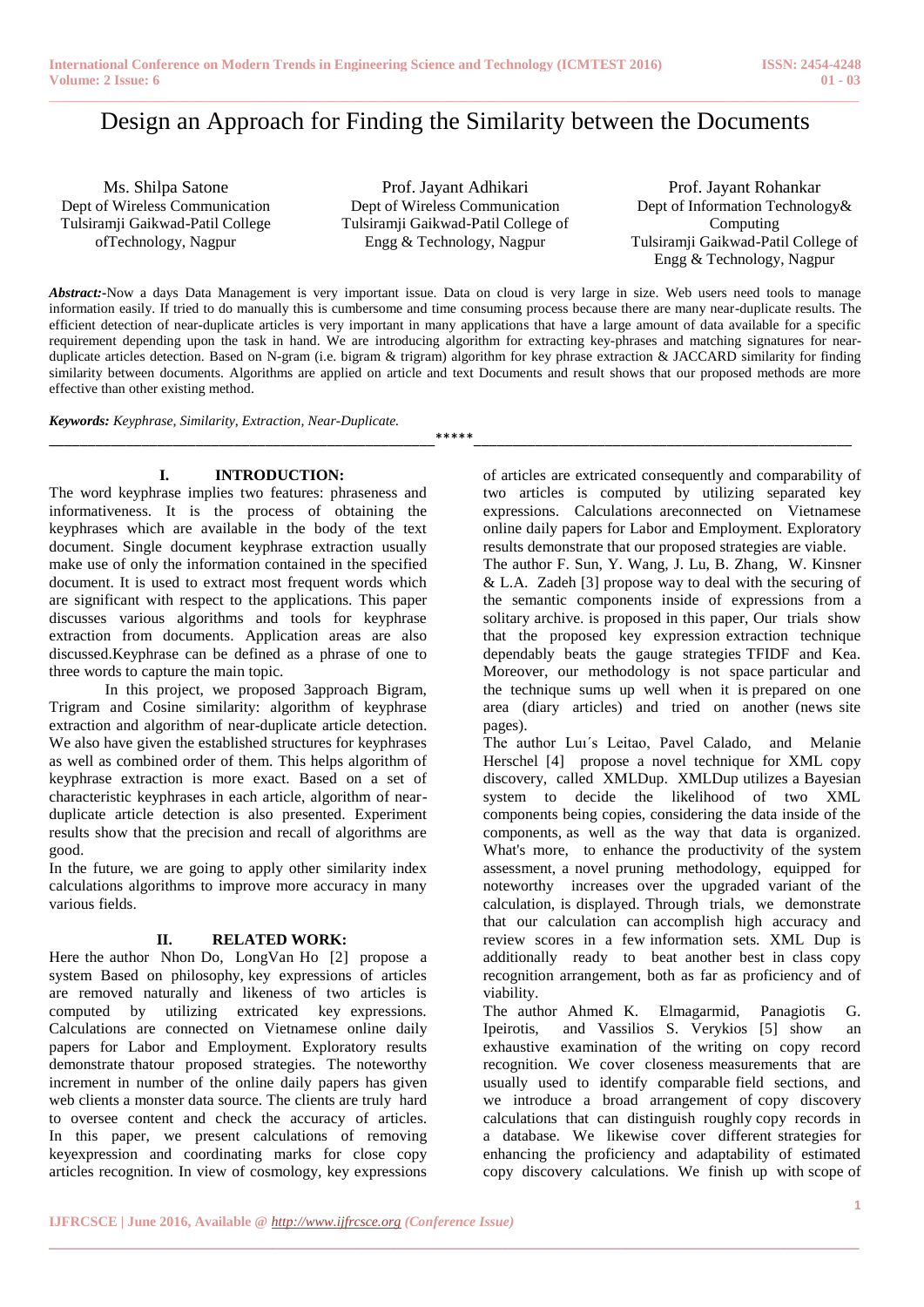existing devices and with a brief exchange of the huge open issues in the zone. Frequently, in this present reality, elements have two or more representations in databases. Copy records don't share a typical key and/or they contain mistakes that make copy coordinating a troublesome errand. Mistakes are presented as the consequence of interpretation blunders, fragmented data, absence of standard organizations, or any mix of these components.

# **III. PROPOSED METHODOLOGY:**

In this paper we implement the system for three phases like,

Phase-1(Preprocessing) Phase-2(Keyphrase Extraction)

Phase-3(Finding similarity between documents)

## **Phase-I:**

In the proposed system phase-I we apply the Preprocessing Technique

#### **Phase-II:**

In the proposed system phase-II we use N-gram(i.e. bigram & trigram) algorithm for keyphrase extraction. After that implementation we implement third Phase.

#### **Phase-III:**

In Phase-III we usedJaccard similarity Function for finding similarity between the various documents. The Jaccard coefficient, which is sometimes referred to as the Tanimoto coefficient, measures similarity as the intersection divided by the union of the objects.For text document, the Jaccard coefficient compares the sum weight of shared terms to the sum weight of terms that are present in either of the two documents but are not the shared terms.

Definitions: Sim  $(d_i, q)$ : This is the whole point of the exercise. We calculate a similarity score between our query and every document in the collection. (For most of these the document won't match at all and the score will be zero.) Then we order our retrieval from high score (the best possible is 1) to low.

q:q is the query. A query is a set of terms with each term given a weight between zero and one.

Remember, you can always give every term in the query a weight of one thus making them equally

important. To make the formula completely general we assume that a query gives a weight to every

term (and there are a total of t terms) used in the database. Thus, wi,qis the weight that term i has in the query. Remember, in any real query, almost every term in the database has a weight of zero, which is to say, it is not part of the query.

dj: this is one of the documents in the collection. A document is described by a set of terms with each term given a weight between one (this is a very important term for describing the document) and zero (this term has nothing to do with the document.) Again, to make the formula completely general we assume that for each document there is a weight for every term used in the database even though most terms will get a weight of zero. Remember that we are

calculating this with a computer, so who cares about adding a bunch of extra zeros. Thus; wi, j is weight that term i has for document j. Sim (dj, q) =  $\sum$ i=all t( w i,j x wi,q) / (  $\sum$ i=all tw2i,j)<sup>1</sup>/<sub>2</sub>x (  $\sum$ i=all tw2i,q)½) dj is the document, represented here by the blue arrow. And since we have only one document, we can call  $j = 1$ . q is the query and is represented by the red arrow. t is the total number of terms in our space. In this very simple case t=3. Cosine Similarity Coefficient Input:2 vectors Output: The cosine similarity cosine\_similarity(vector1,vector2): //Calculate numerator of cosine similarity  $dot = [vector1[i] * vector2[i] for i in range(vector1)]$ //Normalize the first vector sum\_vector1 =  $0.0$ sum\_vector1 += sum\_vector1 + (vector1[i]\*vector1[i] for i in range(vector1))  $norm\_vector1 = sqrt(sum\_vector1)$ //Normalize the second vector sum vector $2 = 0.0$ sum\_vector2 += sum\_vector2 + (vector2[i]\*vector2[i] for i in range(vector2)) norm\_vector2 = sqrt(sum\_vector2) //Calculate and return final similarity

return (dot/(norm\_vector1\*norm\_vector2))

#### **IV. RESULT AND DISCUSSION:**



| True | False<br><b>Positive</b>   Negative   Negative | <b>True</b> | <b>False</b><br>  Positive |
|------|------------------------------------------------|-------------|----------------------------|
|      |                                                |             |                            |

# **PRECISION & RECALL**

Precision and recall are the basic measures used in evaluating search strategies.

As shown in the first two figures on the left, these measures assume:

There is a set of records in the database which is relevant to the search topic Records are assumed to be either relevant or irrelevant (these measures do not allow for degrees of

**\_\_\_\_\_\_\_\_\_\_\_\_\_\_\_\_\_\_\_\_\_\_\_\_\_\_\_\_\_\_\_\_\_\_\_\_\_\_\_\_\_\_\_\_\_\_\_\_\_\_\_\_\_\_\_\_\_\_\_\_\_\_\_\_\_\_\_\_\_\_\_\_\_\_\_\_\_\_\_\_\_\_\_\_\_\_\_**